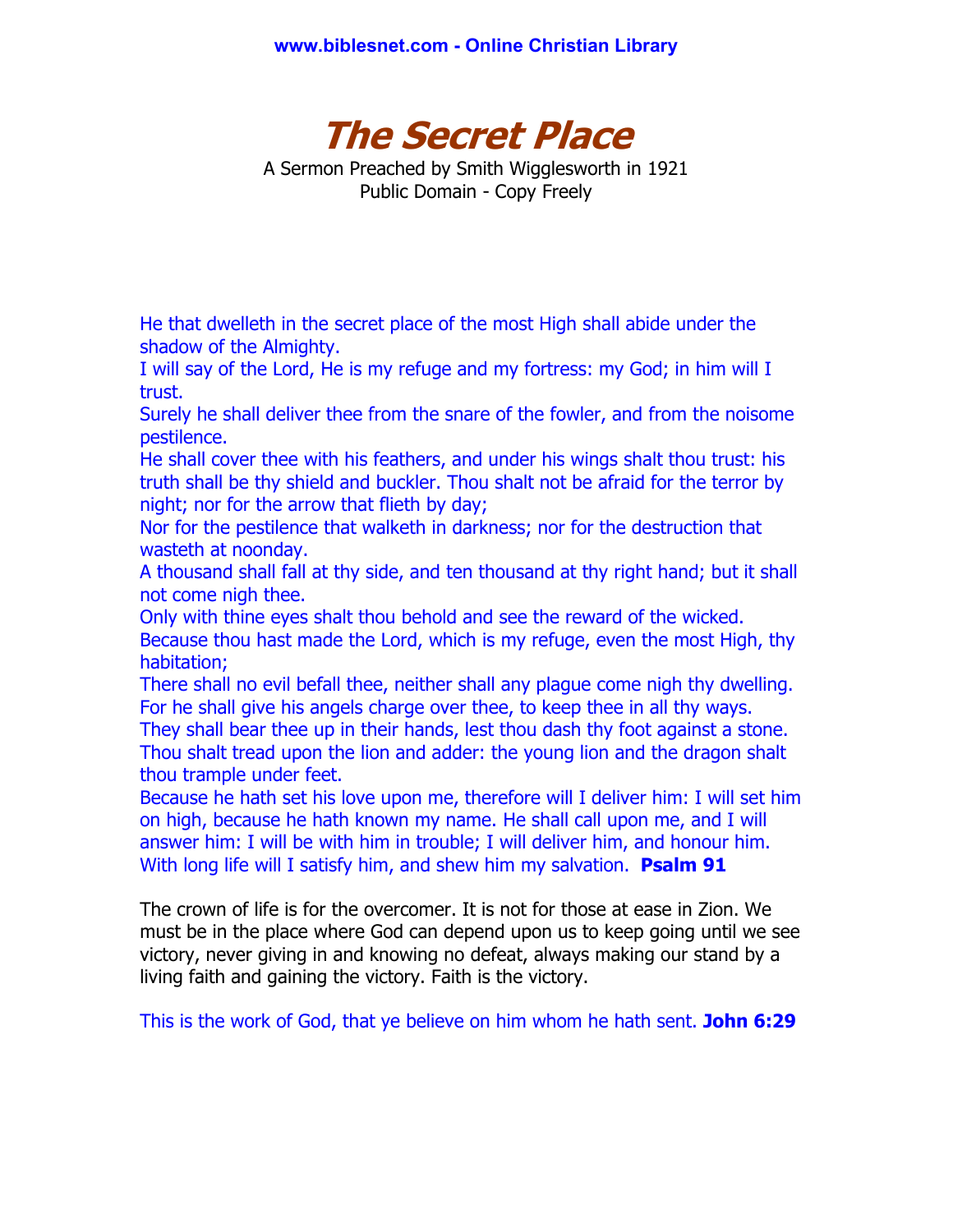England once had a war with France. Some prisoners were taken; among them, a drummer boy. Napoleon ordered him to sound a retreat. He said "No!" He had never learned one.

God never wants you to retreat before the enemy, but to learn the song of victory and overcome! Praise the Lord!

There are two kinds of shouts: a shout that is made, and a shout that makes you. There are men of God, but there are also men who are God's men. There is a place where you take hold of God, but there is a better place where God takes hold of you.

Psalm 91:1 says, "He that dwelleth in the secret place of the most High shall abide under the shadow of the Almighty. " Do YOU know the presence of the Almighty? It is wonderful. It is a surety, with no wavering, no unbelief, no unrest there. It is perfect!

## Fear the Lord

My great desire is to see men become strong in the Lord by dwelling in the secret place, which is known to all who fear Him.

Now, there are two kinds of fear. One fear involves being afraid of God. I hope you are not there. Unbelievers are there. But the believer should desire, rather, to die than to grieve God by fearing Him in this way.

Fellowship with God, peace, and power -- this is God's will for us, so don't fear that it isn't. No price is too great to pay to have it. It is our inheritance. Christ purchased it for us. Through Him we have the covering of the presence of the Almighty. What a covering the unfolding of His will is!

The secret place of the Lord is with those who fear Him in the second way: with respect and honor. Moses knew something about it. He feared God and said to Him, "If thy presence go not with me, carry us not up hence" (Exodus 33:15 ).

Oh, to dwell in the secret place, His presence! What will this presence do? It will dare us to believe all God says; assisting us to lay hold of the promises. We will have God so indwelling us that we will become a force, a power of God's abiding, until the time death is swallowed up in victory!

We have a great salvation filled with inspiration. It has no limitations; it makes known the immeasurable wonders of God.

If you are in the experience of verse 1, here is an added substance of faith for you. (It is a fact. And you need to have facts, inward facts, instead of "fearings"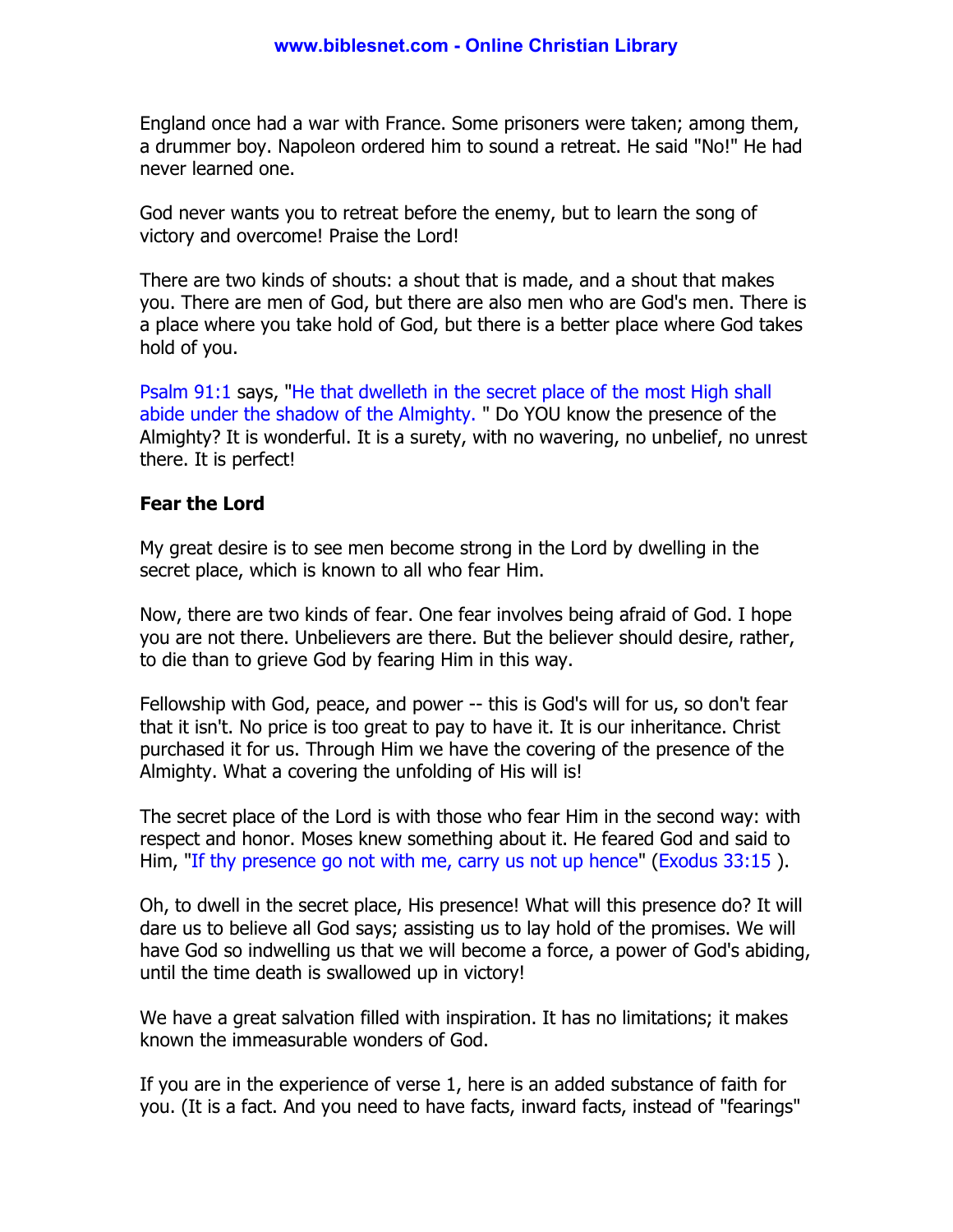or feelings, because you will be beyond anyone's argument when you have them.) There are those who proclaim, "I will say of the Lord, he is my refuge and my fortress: my God; in him will I trust" (Psalm 91:2 ). Who will say it? He that abideth! He who abides in the Lord knows he can trust in the Lord to protect him from harm.

## Free From The Law of Sin and Death

There is no "kick" in the secret place -- no evil temper, no irritability. All is swept away while one is dwelling in the presence of the Almighty; in the covering of God. Even the best of humanity, when from the devil, is not good, and cannot remain in God's presence. Jesus was manifested to destroy ALL the works of the devil (I John 3:8 ).

For what the law could not do, in that it was weak through the flesh, God sending his own Son in the likeness of sinful flesh, and for sin, condemned sin in the flesh. Romans 8:3

God sent forth Jesus in the mightiness of His power. In flesh and in the midst of flesh, He condemned it. The law of the Spirit of life was destroying all that must be destroyed. Dead indeed unto sin, but alive unto God, we then are above all in Him: He that is above all and through all and in you all.

This is a fact, not in human nature, but in God. It is the gift of God from heaven. We belong to the new creation, and we are in a wonderful place in life. It is a life free from the law of sin and death.

Can we keep ourselves there? GOD can keep us there.

He never forgets to keep me, He never forgets to keep me My Father has many dear children; But He never forgets to keep me.

Has He forgotten to keep you? Nay! He cannot forget. God has much in store for you; you are far from being out of His thoughts.

## God's Word: Antidote to Evil

There was a time when the children of Israel hung their harps on the willows in defeat. Sometimes the believer does the same. The song of joy leaves his heart. It doesn't have to happen. I have seen thousands delivered from evil powers.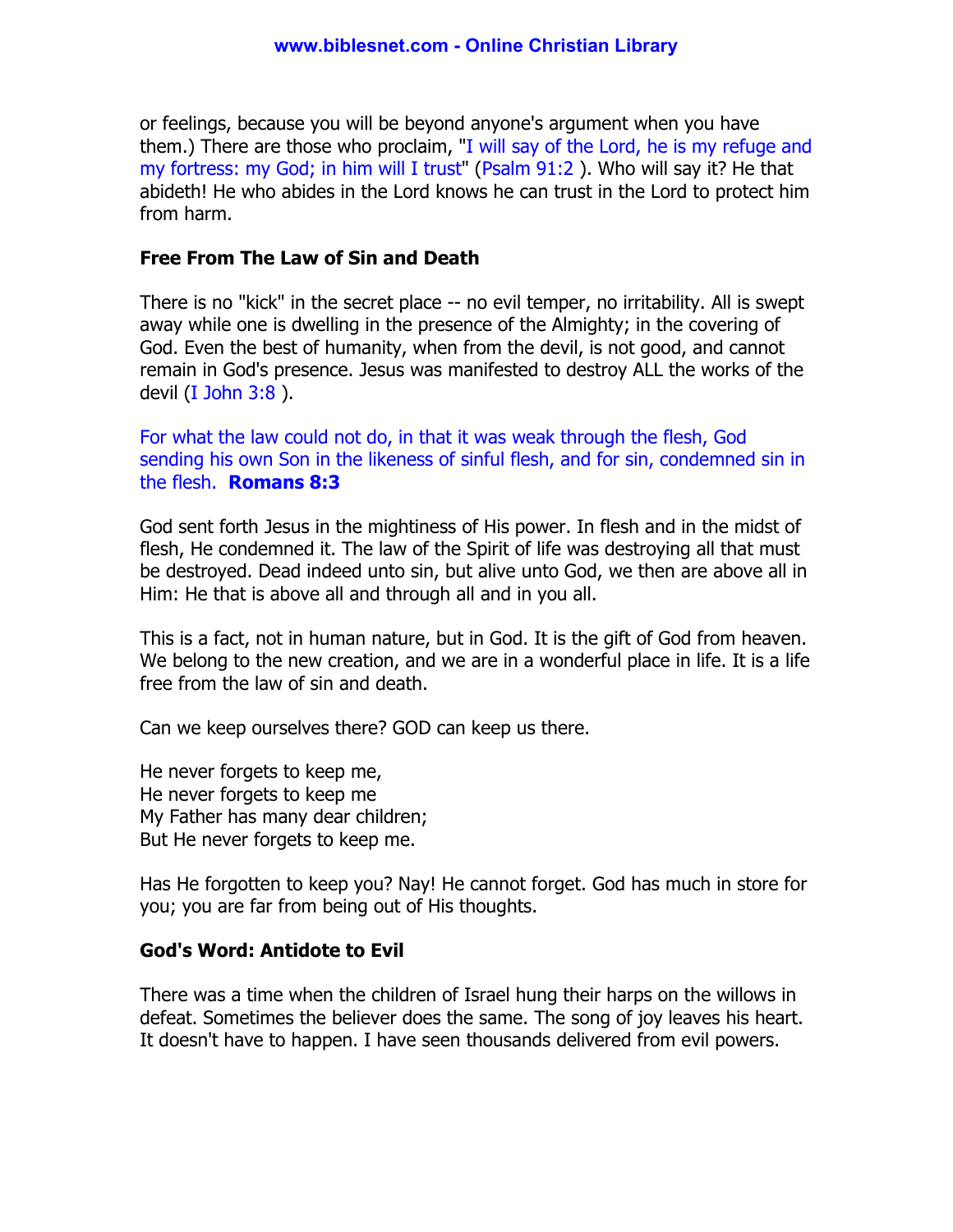You must be aware that there is a great weakness in the land: It is a lack of knowledge. People hew out cisterns that can hold no water, instead of filling themselves with the Word of God.

You see, "There is no fear in love; but perfect love casteth out fear. . ."(I John 4:18 ). And where is God, who is Love? He is in the Word. He has embodied Himself in the Word. The Word spells destruction to all evil, because God is in the Word, and He is greater than all evil. Therefore, he that dwelleth in love is master of evil situations. He that dwelleth in GOD, in His presence and in His Word, is master of evil situations. We have no fear! We are over every sickness! Ours is a perfect redemption!

Concerning the healing Christ secured for us in redemption, some ask, "Does it last? Does the healing stand good?" Yes! What God does, He does to last forever!

Many years ago, God healed me when all my teeth were decayed and weak. God healed them when I was sixty-two. I am as fresh as a boy! Now, devil, take THAT! Such healing is God's plan, which is better than any other plan!

Some turn from God's plan because of fear. Others throw over God's wonderful plan because of a feeling. The Bible has so many precious promises, with wealth beyond all price, that God has planned for us to have. Seek after God's plan. Don't be unbelieving, for the waverer gets nothing. Real faith is established, never changing, and with it you'll get all God has for you.

## Established Faith

"How can I get established faith?" you ask.

Abide under the shadow of the Almighty. Don't change your position, but always have the presence of God, the glory of God. Pay any price to abide under that covering, for the secret of victory is to abide where the Victor abides.

Higher, higher, nothing dreading Never, never let me stop; In thy footsteps keep my treading Give me strength to reach the top.

Jesus has become the Author and the Finisher of your faith. Through faith in Him, you came to the Father, "For with the heart man believeth unto righteousness; and with the mouth confession is made unto salvation: (Romans 10:10 ). Your life is hid with Christ in God. You have no limitation when the holy breath blows an inward cry after Him.